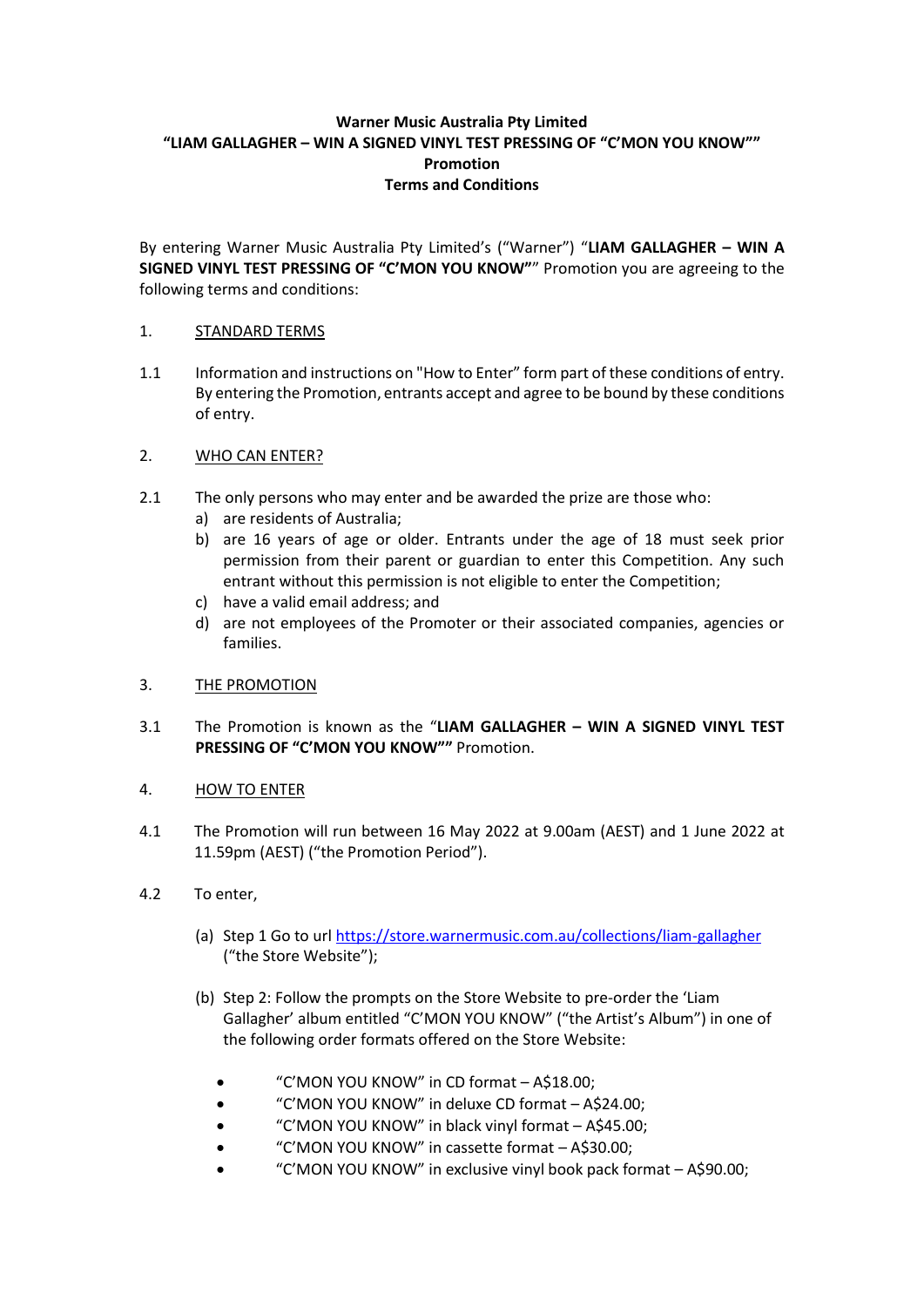- "C'MON YOU KNOW" & "Down By The River Thames" both in CD format bundle– A\$33.00;
- "C'MON YOU KNOW" in cassette format and "Down By The River Thames" in vinyl format bundle – A\$80.00;
- "C'MON YOU KNOW" & "Down By The River Thames" both in vinyl format bundle – A\$95.00;
- "C'MON YOU KNOW" in T-Shirt and CD bundle format A\$55.00;
- "C'MON YOU KNOW" in T-Shirt and Deluxe CD bundle format A\$59.00;
- "C'MON YOU KNOW" in T-Shirt and black vinyl format A\$80.00;
- "C'MON YOU KNOW" in T-Shirt and deluxe vinyl bundle format A\$120.00;
- "C'MON YOU KNOW" in T-Shirt and cassette bundle format A\$65.00;
- "C'MON YOU KNOW" in Hoodie and CD bundle format A\$118.00;
- "C'MON YOU KNOW" in Hoodie and Deluxe CD bundle format A\$124.00;
- "C'MON YOU KNOW" in Hoodie and black vinyl bundle format A\$140.00;
- "C'MON YOU KNOW" in Hoodie and deluxe vinyl format A\$170.00;
- "C'MON YOU KNOW" in Hoodie and cassette bundle format A\$125.00;
- "C'MON YOU KNOW" in Hat and CD bundle format A\$73.00;
- "C'MON YOU KNOW" in Hat and Deluxe CD bundle format A\$79.00;
- "C'MON YOU KNOW" in Hat and black vinyl format A\$95.00;
- "C'MON YOU KNOW" in Hat and deluxe vinyl format A\$140.00; or
- "C'MON YOU KNOW" in Hat and cassette bundle format A\$85.00
- (c) Step 3: Follow the prompts on the Store Website to complete your order purchase of the Artist's Album;
- (d) Step 4: Follow the prompts on the Store Website and register your first name, last name, phone number, state, address, email address and order number ("the Entry");
- (e) Step 5: By entering these details on the Store Website you acknowledge you are opting-in to the official Warner Music Australia mailing list (optional) and accept the terms and conditions (compulsory).
- 4.3 Entrants must enter by 11.59pm (AEST) on 26 May 2022 to be eligible to win the prize. The time of entry will in each case be the time the registration is received by the Promoter's database. No responsibility is accepted for late, incomplete, lost or misdirected entries.
- 4.4 Entrants may enter the Promotion more than once, subject to each entry being submitted separately with a different order number. Strictly limited to one (1) purchase of the Artist's Album per order number.
- 4.5 Entries must not infringe any law or intellectual property right (including copyright) or otherwise breach these terms and conditions, and the Promoter reserves the rights to disqualify any entrant who submits an entry of the kind described in this clause.
- 4.6 All entries shall be and remain the property of the Promoter and may be used in future commercial and marketing exercises.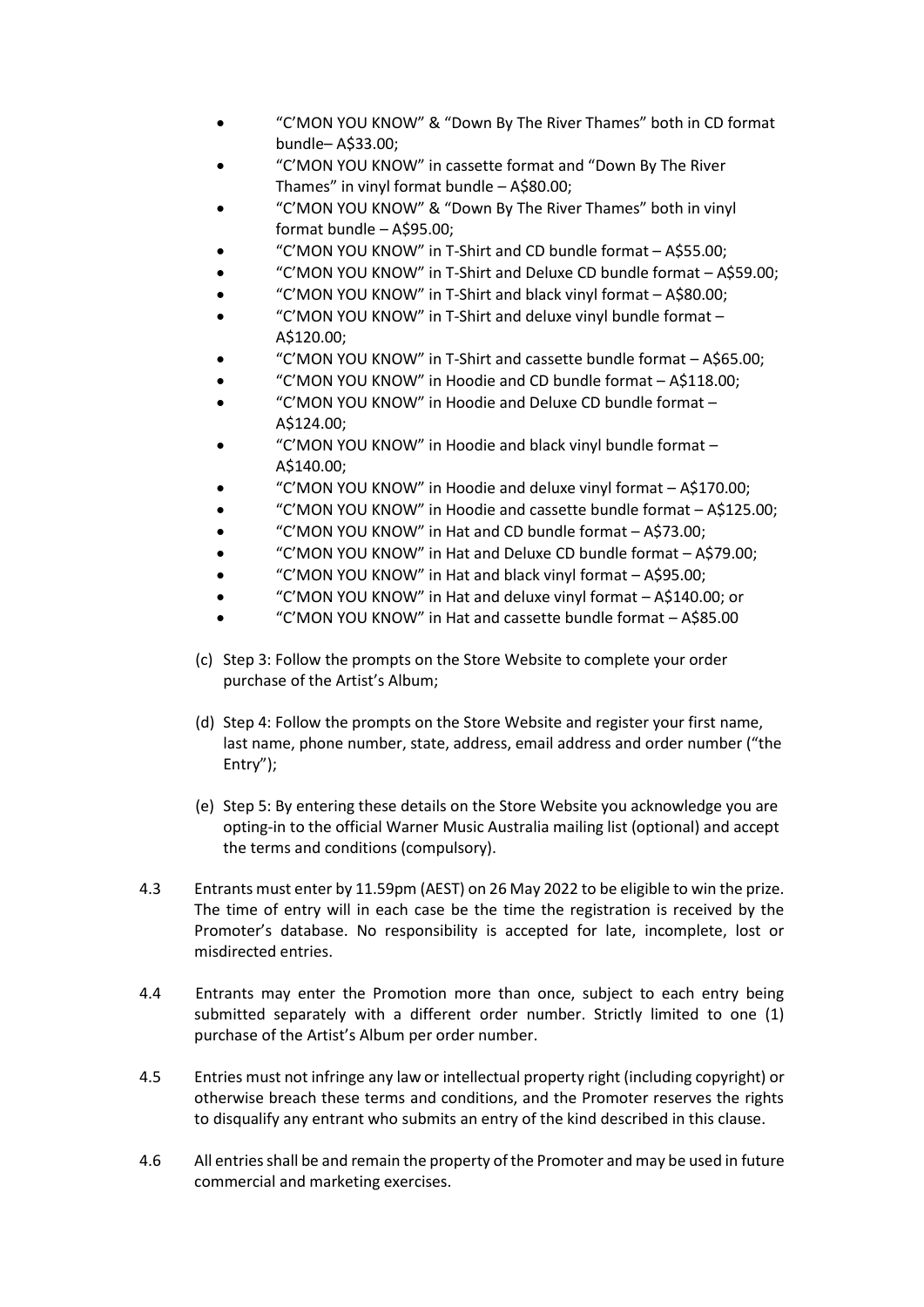4.7 The use of any automated entry software or any other mechanical or electronic means that allows an entrant to automatically enter repeatedly is prohibited and will render all entries submitted by that entrant invalid.

## 5. HOW TO WIN

- 5.1 The Winner will be drawn randomly. The Prize Draw will be held on 27 May 2022 at 10:00am AEST ("the Prize Draw Date") at Warner Music Australia, 60 Union Street, Pyrmont NSW 2009 ("the Prize Draw Location").
- 5.2 The Promoter reserves the right, at any time, to verify the validity of entries and entrants (including an entrant's identity, age and place of residence) and reserves the right, in its sole discretion, to disqualify any individual who the Promoter has reason to believe has breached any of these Terms and Conditions, tampered with the entry process including but not limited to engaging in any unlawful or other improper misconduct calculated to jeopardise fair and proper conduct of the promotion. Errors and omissions may be accepted at the Promoter's discretion. Failure by the Promoter to enforce any of its rights at any stage does not constitute a waiver of those rights. The Promoter's legal rights to recover damages or other compensation from such an offender are reserved.
- 5.3 The Promoter will attempt to notify the Winner by no later than 27 May 2022 ("the Winner Notification Date") using the contact details submitted in the entry ("Contact Details"). If you are chosen as a Winner and your Contact Details have changed since your entry, the Promoter reserves the right to disqualify your entry and select an alternative Winner. The Winner's details will be made available on the Warner Music Australia website located at <https://warnermusic.com.au/> ("the Winner Announcement Page") on 27 May 2022.
- 5.4 If any of the following circumstances apply, a Winner will be deemed to have forfeited the prize (but this shall not represent the sole remedy available to us) and an alternative Winner may be selected from the remaining eligible entrants using the process set out above:
	- 5.4.1 If the potential Winner has not claimed their prize within three (3) months of the Winner Notification Date ("the Winner's Prize Claim Date"), the Promoter reserves the right to conduct a redraw on 29 August 2022 at the Prize Draw Location at 10:00am AEST ('the Unclaimed Prize Draw Date) in accordance with clause 5.1 above to award the prize to another entrant ("the Unclaimed Prize Draw"). Such alternate Winner will be announced on the Unclaimed Prize Draw Date on the Winner Announcement Page and will be contacted via their Contact Details.
	- 5.4.2 The prize (or any correspondence relating thereto, e.g. a notification from the Promoter confirming a winning entry) is returned as non-deliverable;
	- 5.4.3 If the Promoter requests the potential Winner to provide evidence of their identity, age, residency, or being the authorised holder of the email account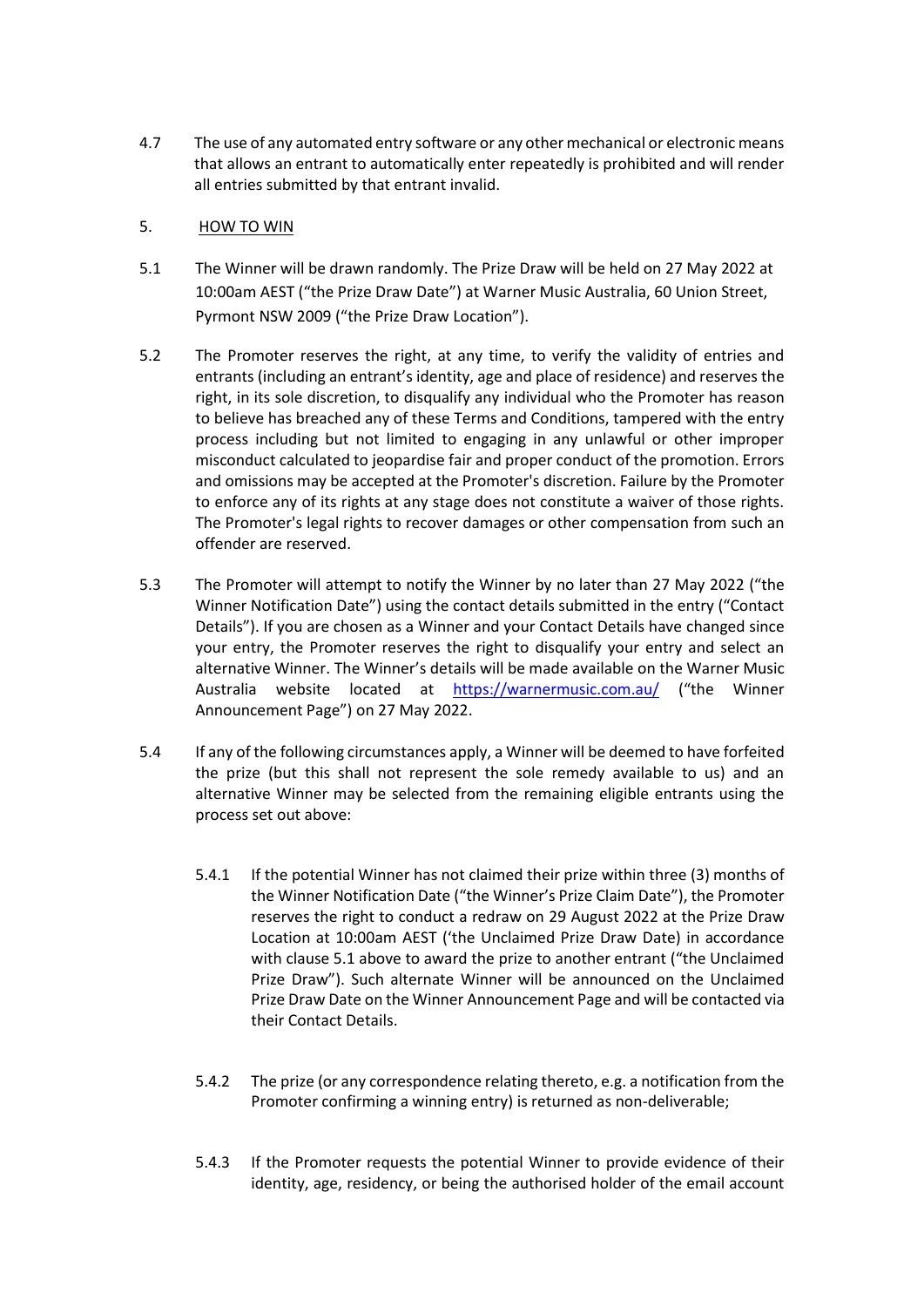from which the entry was submitted and a mailing address to deliver the prize, all to the Promoter's satisfaction within 24 hours of such request being made;

- 5.4.4 The Promoter determines non-compliance with any of these Terms and Conditions.
- 6. PRIZE
- 6.1 There will be one (1) x Winner for the entire Promotion.
- 6.2 The Winner will win one (1) x signed Vinyl Test Pressing of the Liam Gallagher album entitled "C'MON YOU KNOW" (retail value approx. A\$45.00)
- 6.3 The total maximum retail value of the prize pool is approx. A\$45.00 (inclusive of GST). Prize value is based upon the recommended retail prices at 12 May 2022 and Warner accepts no responsibility for any change in prize values between now and the date that the various prizes are claimed. Warner reserves the right to request a Winner to provide proof of age and identity, residency and entry into the Promotion in order to claim the prize which will be verified at the discretion of Warner.
- 6.4 Prize details are correct at 12 May 2022. Should any part of the Prize become unavailable or not be able to take place due to unforeseen circumstances or reasons beyond the control of the Promoter, the Promoter may at its discretion vary or amend prizes so as to provide reasonable alternative prizes and the Winner agrees that no liability shall attach to the Promoter or parties connected to the Promoter as a result.
- 6.5 Prizes are not transferable and cannot be redeemed for cash or other goods or services and cannot be taken in parts.
- 6.6 If for any reason the Winner does not (or is not able to) claim an element of the prize at the time stipulated by the Promoter then that element of the prize will be forfeited, and cash will not be awarded in lieu of that element of the prize.
- 6.7 By accepting the prize the Winner agrees to participate in and co-operate as required with all reasonable media editorial requests relating to the prize including being interviewed, photographed and/or filmed.
	- 7. NO LIABILITY
	- 7.1 To the fullest extent permitted by law, Warner and its affiliates, associated agencies and companies (together called '**Warner**') will not be liable or responsible for any loss (including direct, indirect and consequential loss), costs (including legal costs), damage or injury to property or person that is suffered or incurred as a result of or in connection with:
		- (a) the Promotion including participating in any prize (including but not limited to attendance at any Show);
		- (b) any late, lost or misdirected entries or failure to receive any entry in the Promotion;
		- (c) any prizes damaged or lost in transit;
		- (d) any travel won in or in connection with the Promotion;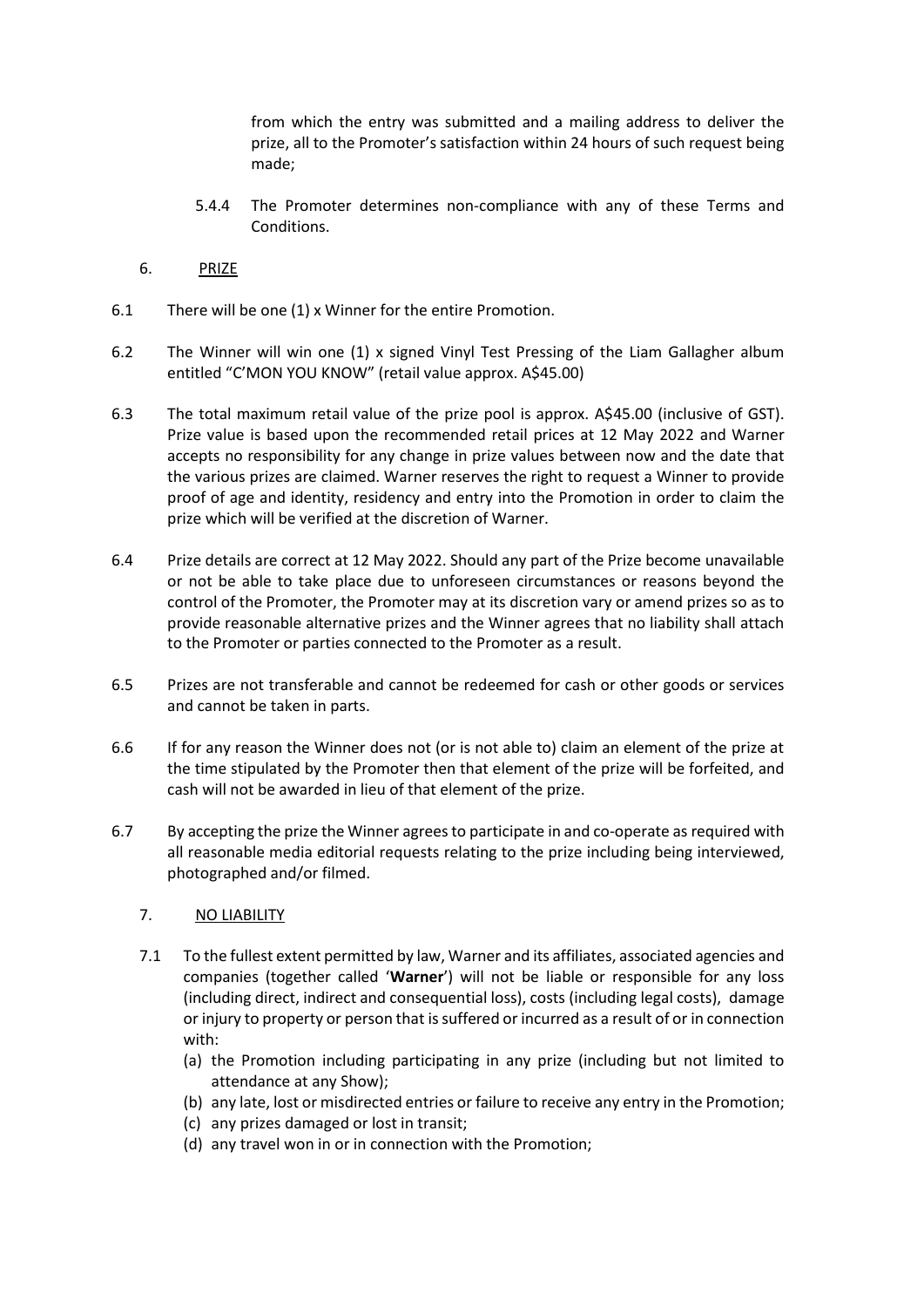- (e) any problem, failure, delay, unavailability or inaccessibility with, of or to any communications network, service or transmission (including telephone, Internet or website);
- (f) any cancellation, modification or suspension of the Promotion in accordance with clause 7.2 or clause 7.3;
- (g) any unauthorised human intervention in any part of the Promotion (including but not limited to theft, destruction, alteration or unauthorized access of or to any entries);
- (h) any electronic or human error which may occur in the proper administration of the Promotion;
- (i) any act or omission, deliberate or negligent, by Warner, or its servants or agents, in connection with the arrangement for supply, or the supply, of any goods or services by any person to a prize Winner and, where applicable, to any persons accompanying a prize Winner;
- (j) any circumstances outside Warner's reasonable control.

This clause does not operate to limit the rights or obligations of the parties imposed by the operation of the Australian Consumer Law (being Schedule 2 of the *Competition and Consumer Act 2010* (Cth)) (**ACL**) to the extent that they may not be limited or excluded, in which case the terms of the ACL shall apply.

- 7.2 In the event that any event or action outside Warner's control prevents or significantly hinders Warner's ability to proceed with the Promotion on the dates and in the manner described in these terms and conditions (including but not limited to vandalism, power failures, tempests, natural disasters, acts of God, civil unrest, strike, war and act of terrorism), Warner may in its absolute discretion cancel the Promotion and recommence it from the start at another time on the same conditions. If the Promotion is regulated by any applicable government body, the cancellation or recommencement of the Promotion will be subject to any requirements imposed by such body.
- 7.3. If for any reason this Promotion is not capable of running as planned due to causes beyond the control of Warner which affect the proper conduct of this Promotion, Warner reserves the right in its sole discretion to disqualify any individual who tampers with the entry process and/or take any other action against that individual that may be available, and to cancel, terminate, modify or suspend the Promotion subject to the requirements of any relevant government body that regulates the running of the Promotion.
- 7.4 Each Winner is responsible for obtaining their own independent legal advice.

### 8. PRIVACY

8.1 The Promoter is bound by the Privacy Act 1988 (Cth) in relation to the handling of personal information. For further details of the Promoter's privacy policy please go to [www.warnermusic.com.au.](http://www.warnermusic.com.au/)

Entry details remain the property of the Promoter and its related entities. The Promoter is collecting the entrant's personal information for the purpose of conducting and promoting this Promotion (including but not limited to determining and notifying Winners), and, for the purpose of sending you competition, promotion and direct marketing material in relation to programs and products and services